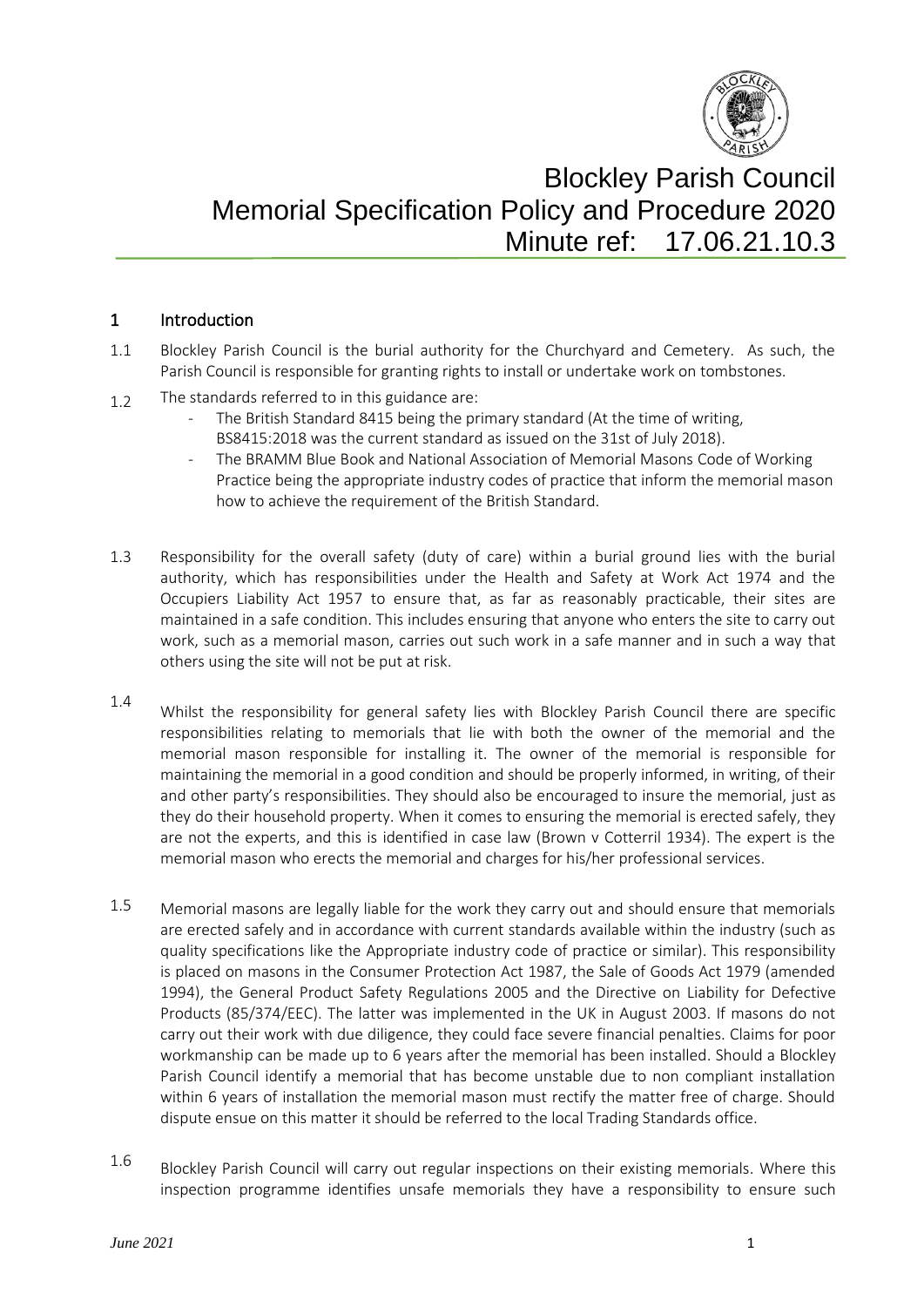memorials are not a danger to visitors and employees in the cemetery. Where possible, they will contact the owner, advise them of the problem and ask them to make the memorial permanently safe, usually by having it refixed (unless the memorial was installed within the previous 6 years as above). Obviously, if there is a clear defect with the way in which the memorial was installed then the owner may have some redress through the memorial mason who originally installed it.

- 1.7 Blockley Parish Council will make any memorial found to be unsafe permanently safe within 18 months. In the interim it must be made temporarily safe.
- 1.8 Where the ground has been consecrated in accordance with the rites of the Church of England the Church, through the local diocesan Consistory Court, has jurisdiction over such ground. A faculty has to be obtained from the church diocese giving permission to carry out inspection and making safe work and the church may wish to place their own restrictions on such work. This will be taken into account by Blockley Parish Council. It is suggested that all parties co-operate to ensure work is carried out to comply with current health and safety legislation. Where a faculty is not forthcoming a Blockley Parish Council may have little option than to fence off the consecrated areas to prevent access and refer all enquiries to the relevant diocese.

### 2 Scope and Application

- 2.1 This policy will apply to tombstones or associated structures of any description including headstones, crosses, monuments, tablets and inscriptions.
- 2.2 A person wishing to install a tombstone, undertake work on an existing facility or include an additional inscription, must complete an application form for approval by:
	- Churchyard the Church Minister
	- Cemetery the Clerk to the Parish Council
- 2.3 The application must include full details of type, material, colour, dimensions and inscription, including any intention to use a border, crest or motif. In addition, payment of the fee prescribed in the scale of charges must accompany the application.

#### 3 Standard Design

- 3.1 Tombstones for the Churchyard and Lower Cemetery must follow standards defined by the Diocesan Authority.
- 3.2 Tombstones for the Upper Cemetery should generally follow the Churchyard standards but some flexibility may be allowed in respect of white marble, black or grey granite if other graves in the immediate vicinity are similar. In all cases, the preference will be for non-polished material and decisions will include reference to other graves and the overall appearance of the cemetery.
- 3.3 Materials memorials should be made of natural and unpolished stone with no reflecting finish, or of hardwood. Local stone, or stone similar in colour or texture is recommended and the following materials may be used:
	- Forest of Dean Sandstone, Serena
	- Cotswold Limestone eg. Guiting or Cutsdean
	- York, Derbyshire, Verde Ardesie ("Savernake Green") or Cheshire Sandstones eg. Hopton Wood or Woodkirk
	- Orton Scar, Hornton, Portland, Purbeck, Blue Lias
	- English or Welsh Slate, Celtic
	- Nabresina
- 3.4 Design In general, all designs should be fairly plain and simple, as low to the ground as possible, and capable of secure fixing to avoid maintenance. Inset gravestones or tablets are preferred, set